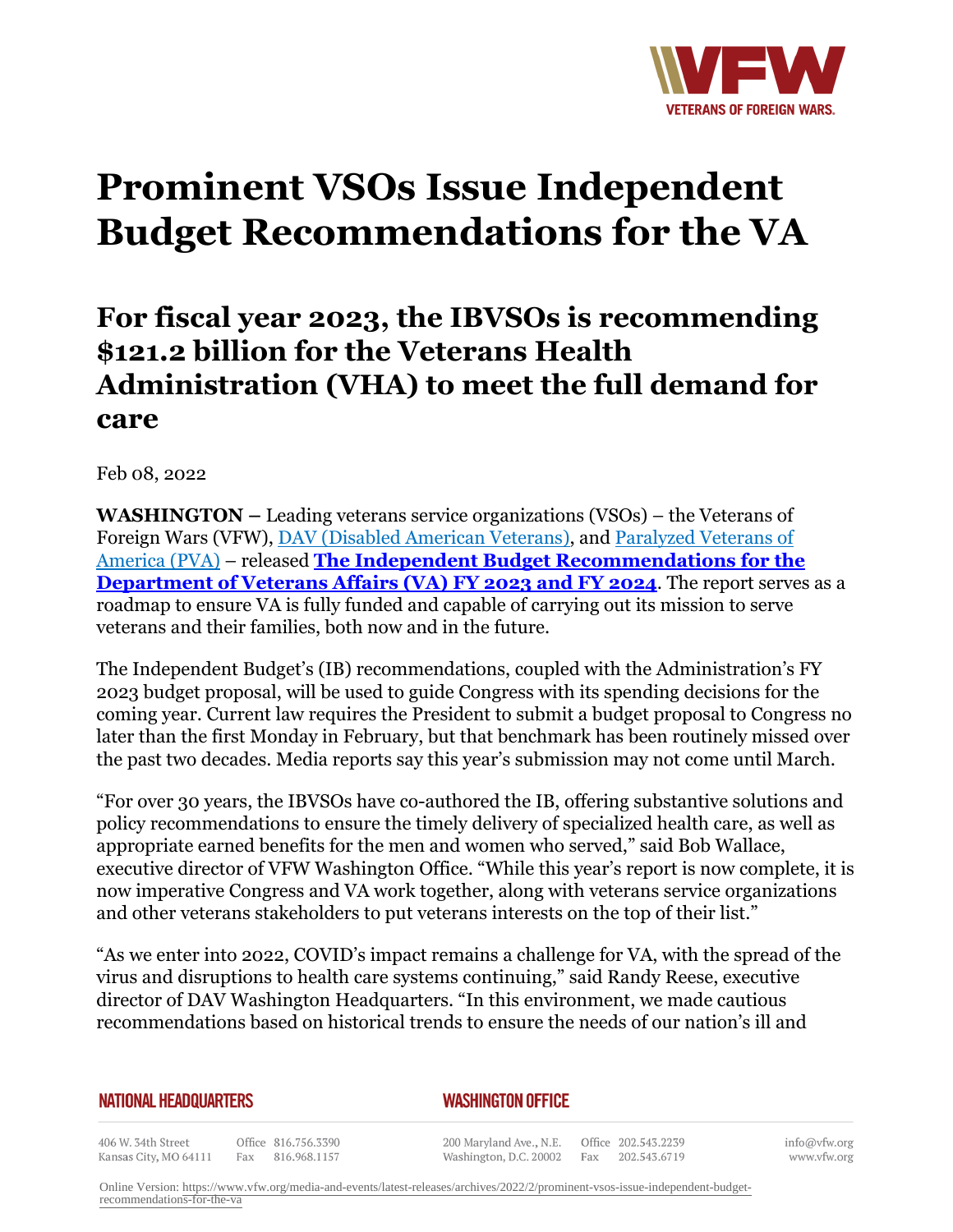injured veterans are met."

For fiscal year 2023, the IBVSOs is recommending \$121.2 billion for the Veterans Health Administration (VHA) to meet the full demand for care both within VA's health care facilities and its Community Care Networks. The IB report details specific funding levels and targeted increases for VHA programs, including a \$490 million increase for the Caregiver Support Program, \$395 million boost for homeless veterans' programs; \$288 million more for mental health services and suicide prevention efforts; \$160 million increase for health care for women veterans and minorities; and \$1.8 billion to close the gap in clinical care and support vacancies across VHA.

"This year's IB recommendations also contain significant plus ups for VA's Home and Community Based Services – something especially critical for our veterans with catastrophic disabilities," said Carl Blake, executive director of PVA. "This includes additional funding to expand the Veteran Directed Care Program into every VA Medical Center and more money towards the expansion of Phase II of the Caregiver Program to ensure it begins on time."

For the Veterans Benefits Administration (VBA), the IBVSOs recommend a total of \$3.9 billion for fiscal year 2023—an increase of approximately \$510 million over the estimated fiscal year 2022 appropriations level—and \$251 million for the Board of Veterans' Appeals (BVA). The IB recommendations include expanding funding for the Veteran Employment Through Technology Education Courses (VET TEC) veteran retraining programs and additional information technology (IT) funding for both VBA and BVA to modernize their IT infrastructure, reduce backlogs, and streamline the delivery of benefits to more than four million disabled veterans and their survivors.

The IBVSOs believe VA infrastructure projects, including those that present a safety risk to veterans and employees, must continue to be fully funded even as the Asset and Infrastructure (AIR) process plays out over the next several years. To accomplish this, the IB recommends Congress appropriate \$3.8 billion for VA's major and minor construction programs in FY 2023 to fund new and existing major construction projects, begin advance planning and design development on VA's highest-priority health care construction projects, and boost support for pending minor construction projects.

To view The IB's full budget and policy recommendations, please visit [independentbudget.org](http:http://www.independentbudget.org/117-congress/).

**About the Veterans of Foreign Wars of the United States (VFW)**

The Veterans of Foreign Wars of the U.S. is the nation's largest and oldest major war veterans organization. Founded in 1899, the congressionally chartered VFW is comprised entirely of eligible veterans and military service members from the active, Guard and Reserve forces. With more than 1.5 million VFW and Auxiliary members located in nearly 6,000 Posts worldwide, the nonprofit veterans service organization is proud to proclaim "NO ONE DOES MORE FOR VETERANS" than the VFW, which is dedicated to veterans' service, legislative advocacy, and military and community